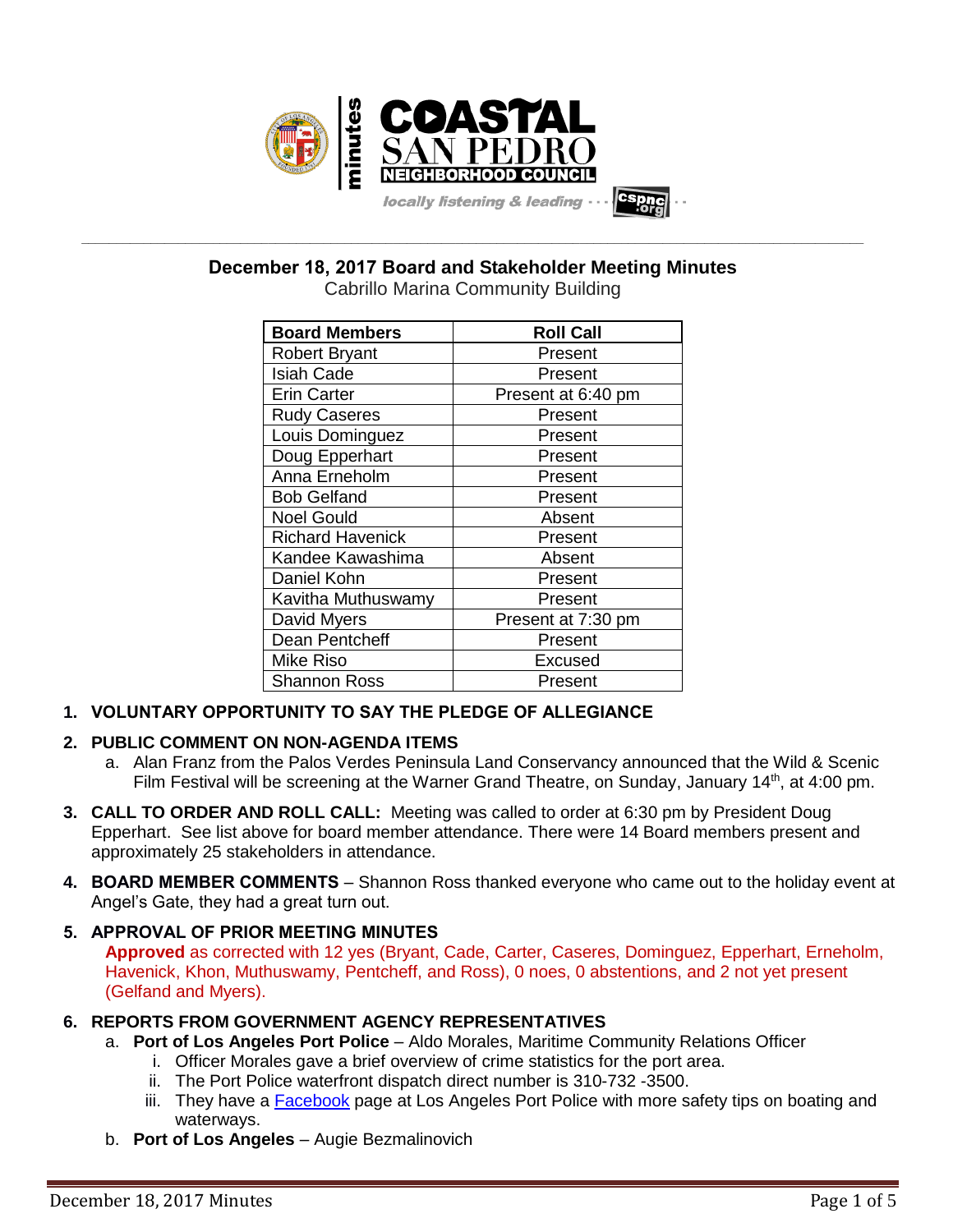- i. The next Board of Harbor Commissioners meetings are January  $11<sup>th</sup>$  and January  $25<sup>th</sup>$ , at 8:30 am at the Port Administration building.
- ii. The realignment of Harbor Boulevard is in process.
- iii. AltaSea had an opening ceremony last week.
- iv. Gave a brief history of the Cabrillo Beach Youth Facility and offered to meet privately with board members and the Port's real estate division.
- v. Mr. Bezmalinovich answered questions from the board and stakeholders.
- c. **Department of Neighborhood Empowerment (DONE)** Octaviano Rios, Neighborhood Council Advocate
	- i. Bylaws changes are due by April  $15<sup>th</sup>$ , 2018.
	- ii. Mr. Rios answered questions from the board and stakeholders.
- d. **Office of Mayor Garcetti** Manny Lopez, Harbor Area Representative Not Present
- e. **Congresswoman Nanette Barragan** Morgan Roth Field Representative Not present
- f. **Councilman Joe Buscaino** San Pedro Field Deputy Ryan Ferguson Not present
- g. **Senator Steven Bradford** Brenda Baker Not present
- **7. INFORMATIONAL UPDATE FROM THE PORT OF LOS ANGELES ON THE STATUS OF LEASE NEGOTIATIONS FOR THE CABRILLO BEACH YOUTH FACILITY** – Discussion and questions with Mr. Bezmalinovich.

## **8. RESOLUTION OPPOSING PRIVATE CONTROL OF THE CABRILLO BEACH YOUTH FACILITY**

*Whereas*, the Costal San Pedro Neighborhood Council has consistently called for conversion of the Cabrillo Beach Youth Facility to fully public usage;

*Therefore resolved*, the Costal San Pedro Neighborhood Council strongly opposes any agreement by the Port of Los Angeles to once again convey this property to private control.

Motion by **Bob Gelfand** to approve the above motion, second by **Richard Havenick**, and passed with 11 yes (Cade, Caseres, Carter, Epperhart, Erneholm, Gelfand, Havenick, Khon, Muthuswamy, Pentcheff, and Ross), 1 no (Bryant), 1 abstention (Dominguez), and 1 not yet present (Myers).

## **9. RESOLUTION IN SUPPORT OF ESTABLISHING A 2500-FOOT HUMAN HEALTH AND SAFETY BUFFER AROUND OIL DRILLING OPERATIONS IN THE CITY OF LOS ANGELES**

*Whereas,* Los Angeles is one of the only places in the United States where oil drilling occurs right in the middle of a densely-populated urban metropolis Over 620,000 Angelinos live within a mile of an active oil well;

*Whereas,* the City of Los Angeles contains over 1,000 active oil wells and 80% are located within 2,500 feet of a sensitive land use, impacting residents, students and workers;

*Whereas,* neighborhood drilling threatens the health and safety of those living along the fence line of these oil wells;

*Whereas,* oil and gas extraction sites routinely use and emit as byproducts toxic chemicals that are known carcinogens, endocrine disruptors, and are harmful to multiple organ systems. These include but are not limited to formaldehyde, hydrochloric acid, hydrofluoric acid, naphthalene, xylene, benzene and volatile organic compounds;

*Whereas,* the closer you live, work, and play to an active oil well, the more severely your health and safety are threatened. Whereas living next door to neighborhood drilling means chronic headaches and migraines, frequent nosebleeds, exacerbated asthma and other respiratory illness, reproductive harm and an increased risk of cancer;

*Whereas,* the transport, onsite storage and use of toxic and flammable chemicals in industrial facilities in close proximity to homes and other sensitive land uses also raises the risk of catastrophic accidents;

*Whereas,* neighborhood drilling is incompatible with public health and has no place near sensitive land uses such as homes, schools, churches or daycare facilities; and studies show that a buffer of at least 2,500 feet between active oil wells and these sensitive land uses is necessary to protect community health from oil extraction;

*Whereas,* the City of Los Angeles has a duty to protect the health and safety of its residents and can use its power over land use and oil operations to protect those residents in this instance;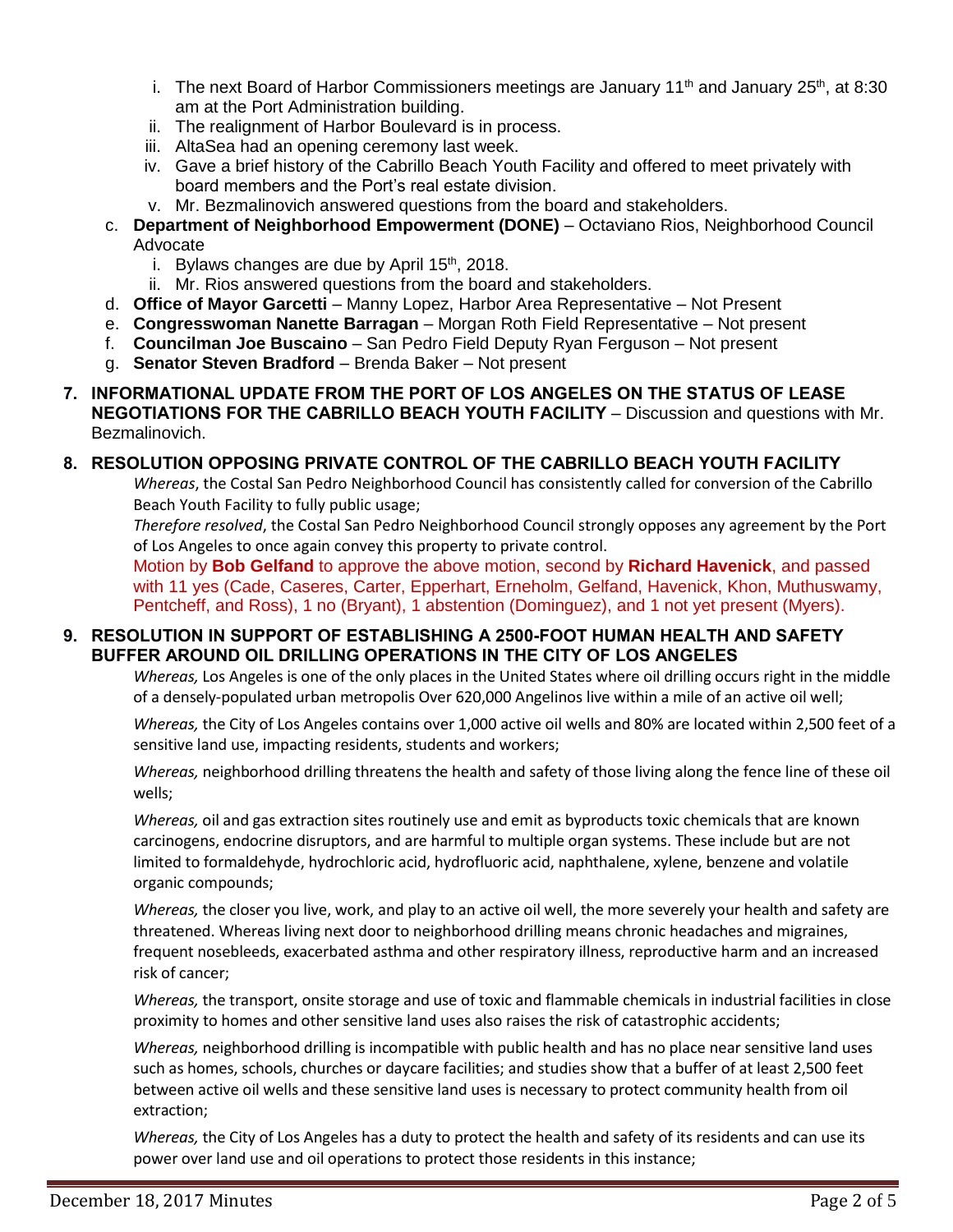*Resolved,* the Coastal San Pedro Neighborhood Council supports the establishment of a human health and safety buffer that prohibits oil and gas extraction sites within 2,500 feet of sensitive land uses including homes, schools, early childhood centers, senior centers, hospitals and medical clinics, parks, etc.

*Further resolved,* the Coastal San Pedro Neighborhood Council will issue a Community Impact Statement to Council File 17-0447 stating as much.

Motion from committee passed with 14 yes (Bryant, Cade, Carter, Caseres, Dominguez, Epperhart, Erneholm, Gelfand, Havenick, Khon, Muthuswamy, Myers, Pentcheff, and Ross), 0 noes, and 0 abstentions.

## **10. RESOLUTION IN SUPPORT OF THE SAN PEDRO GREENING PLAN**

*Be it resolved,* the Coastal San Pedro Neighborhood Council endorses the overall concept of the San Pedro Greening Plan set forth by Larry Smith of Atlas Green Works, and further, the Coastal San Pedro Neighborhood Council encourages that native plants be prioritized in future projects.

*[NOTE: the 138 page plan is available on the CSPNC website at: <http://www.cspnc.org/wp-content/uploads/2017/12/SPUG-171202.pdf>*

Motion from committee passed with 14 yes (Bryant, Cade, Carter, Caseres, Dominguez, Epperhart, Erneholm, Gelfand, Havenick, Khon, Muthuswamy, Myers, Pentcheff, and Ross), 0 noes, and 0 abstentions.

## **11. RESOLUTION ASKING FOR A COASTAL SAN PEDRO NEIGHBORHOOD COUNCIL REPRESENTATIVE IN THE CLEAN AIR ACTION PLAN IMPLEMENTATION STAKEHOLDER GROUP**

*Whereas* the Ports of Long Beach and Los Angeles plan to convene meetings of the Clean Air Action Plan Implementation Stakeholder Group in early 2018;

*Whereas* Coastal San Pedro Neighborhood Council Board members previously participated on the No Net Increase Task Force and development of the first iterations of the Clean Air Action Plan, including on the development of the most effective emission reduction strategies to date;

*Therefore be it resolved,* the Coastal San Pedro Neighborhood Council (CSPNC) requests that the Port of Los Angeles ensure that each of the Harbor Area Neighborhood Councils has a seat and a representative authorized for direct participation on the Clean Air Action Plan Implementation Stakeholder Group. Motion from committee passed with 14 yes (Bryant, Cade, Carter, Caseres, Dominguez, Epperhart, Erneholm, Gelfand, Havenick, Khon, Muthuswamy, Myers, Pentcheff, and Ross), 0 noes, and 0 abstentions.

# **12. RESOLUTION OPPOSING EVICTION OF TENANTS AT PORTS O' CALL**

*Whereas:* The Port of Los Angeles approved the San Pedro Waterfront Development Project-San Pedro Public Market Project in September 2009; and

*Whereas:* At the Final Environmental Impact Review and at public meetings the Port of Los Angeles repeatedly showed and stated that the Ports O' Call Village Shops and Ports O' Call Restaurant would temporarily be relocated during construction to another Ports O' Call area until the new San Pedro Public Market was complete and they could move back; and

*Whereas:* On March 2, 2016, at the San Pedro Warner Grand Theater, in the presence of Port of Los Angeles staff and project developer Eric Johnson, the development team publicly stated:

"Our improvements are being constructed in two phases, so the current tenants, who will remain in the project, will be able to stay open throughout construction. We expect to complete this first phase by mid-2019."

and

"We are fortunate to have existing successful tenants who we are counting on to be the backbone of our preleasing activity."

(See video 29:33 and 31:47 — <https://www.youtube.com/watch?v=hBVkwcM1kLA> );

and

*Whereas:* The Port of LA is proceeding with eviction of the Ports O' Call Village Shops and Ports O' Call Restaurant without providing for relocation and return to the new Public Market; therefore be it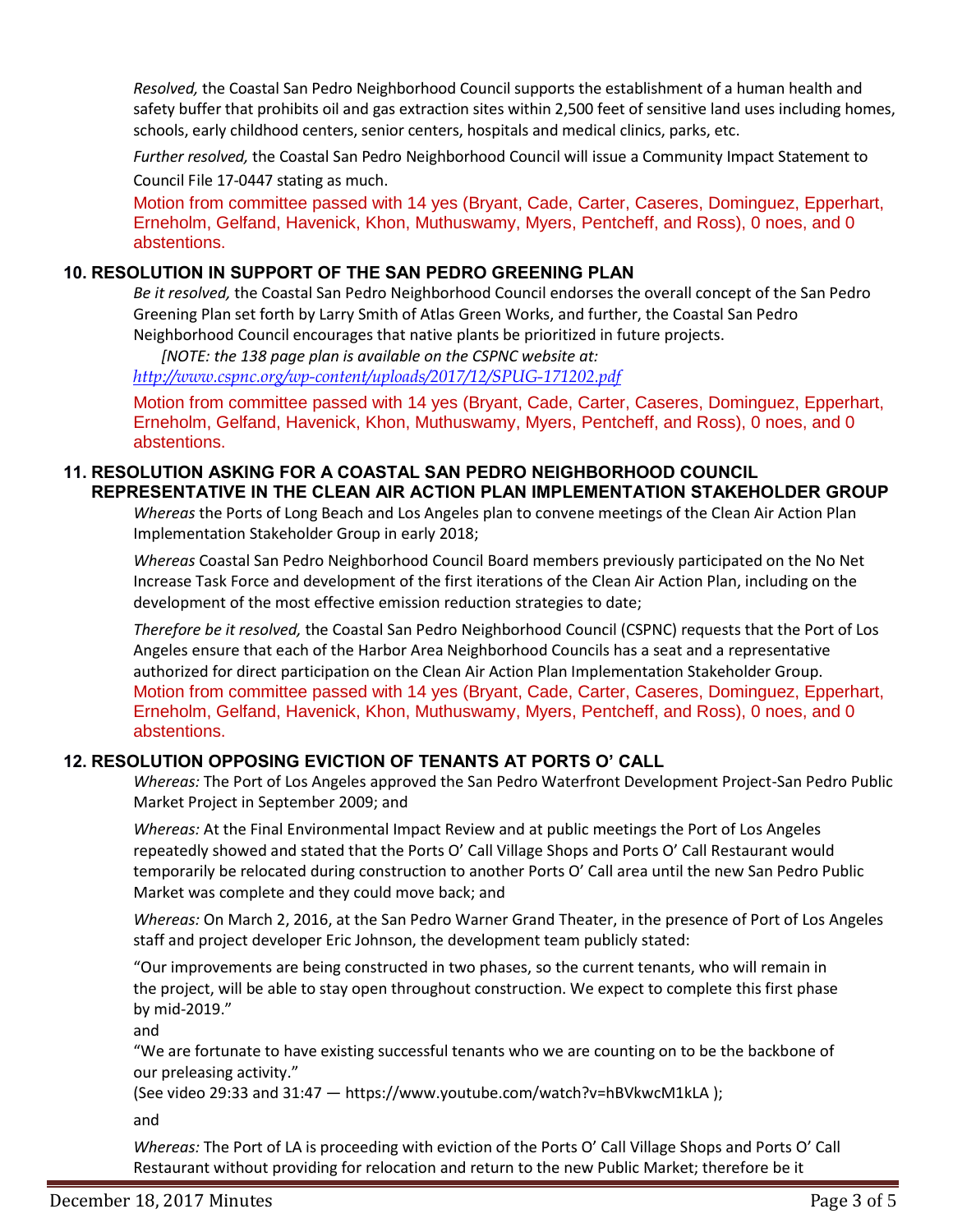*Resolved:* The Coastal San Pedro Neighborhood Council opposes the eviction of the current tenants of Ports O' Call; and

*Further Resolved:* The Coastal San Pedro Neighborhood Council calls on the Board of Harbor Commissioners to instruct Port staff to honor their public promises to Ports O' Call tenants and provide an economically feasible plan for Ports O' Call tenants to remain open as long as possible during construction, be relocated when necessary, and be given the opportunity to reopen in the San Pedro Public Market.

Motion from committee passed with 12 yes (Bryant, Cade, Carter, Caseres, Dominguez, Epperhart, Erneholm, Havenick, Khon, Muthuswamy, Pentcheff, and Ross), 2 noes (Gelfand and Myers), and 0 abstentions.

#### **13. MOTION TO AMEND THE BYLAWS OF THE COASTAL SAN PEDRO NEIGHBORHOOD COUNCIL TO ACCOMODATE THE CHANGE IN CITY CLERK ELECTION SCHEDULE FOR NEIGHBORHOOD COUNCILS FROM EVEN-NUMBERED TO ODD-NUMBERED YEARS AND TO REMOVE SOME NOW-OBSOLETE ELECTION CLAUSES. [SECOND READING]** – No action, reading only.

*Resolved,* the Coastal San Pedro Neighborhood Council shall amend its Bylaws to reflect a change in the City Clerk election schedule from even-numbered to odd-numbered years, and to remove some clauses that are now obsolete, as follows (text in strikethrough to be removed, text in underlined-boldface to be added):

Article V Section 4. Terms and Term Limits. For the 2017–2018 term only, the term of office for Governing Board members shall be for a period of one (1) year commencing July 1, 2017 and ending June 30, 2018. The regular terms of office for Governing Board members shall be for a period of two (2) years commencing July 1, 2018 of even**odd**-numbered years and ending June 30 of the following even**odd**-numbered year. There shall be no term limits.

Article X Section 1. Administration of Election. For the 2017–2018 term only, the Council shall hold a selection process instead of an election to fill the Governing Board. The Governing Board will be chosen at an annual meeting which will be held during the month of May. The Governing Board shall, no later than February 1, set the date of the annual meeting. A selection committee consisting of stakeholders, who cannot be candidates, shall be appointed by the Governing Board no later than ninety (90) days prior to the date of the annual meeting. The selection committee shall promulgate procedures for the conduct of the annual meeting and selection of Governing Board members. The selection committee shall also choose an independent and neutral third party to monitor the selection process and certify the result. All selection procedures shall be in conformity with the selection rules established by the City of Los Angeles and shall be approved by the Department of Neighborhood Empowerment.

The Neighborhood Council's election will be conducted pursuant to any and all City ordinances, policies and procedures pertaining to Neighborhood Council elections.

*Budget and Finance (Consent Calendar)* – items not available for review, postponed to next month

**14. BOARD APPROVAL OF MONTHLY EXPENDITURE REPORTS** – No MER to approve.

**15. BOARD APPROVAL OF EXPENSES**– No expenses to approve.

# **16. RESOLUTION TO CHANGE THE DEADLINE FOR NEIGHBORHOOD PURPOSE GRANT APPLICATIONS**

*Resolved,* the Coastal San Pedro Neighborhood Council shall move the deadline for Neighborhood Purpose Grant applications from January 2018 to February 9, 2018.

Motion from committee passed with 13 yes (Bryant, Cade, Carter, Caseres, Dominguez, Epperhart, Erneholm, Havenick, Khon, Muthuswamy, Myers, Pentcheff, and Ross), 0 noes, and 1 abstention (Gelfand).

# **17. RESOLUTION TO INCREASE BUDGET ALLOCATION FOR NEIGHBORHOOD PURPOSE GRANTS**

*Resolved,* the Coastal San Pedro Neighborhood Council shall change the budget allocation for Neighborhood Purpose Grants from \$2,500 to \$5,000 by moving funds from unallocated accounts.